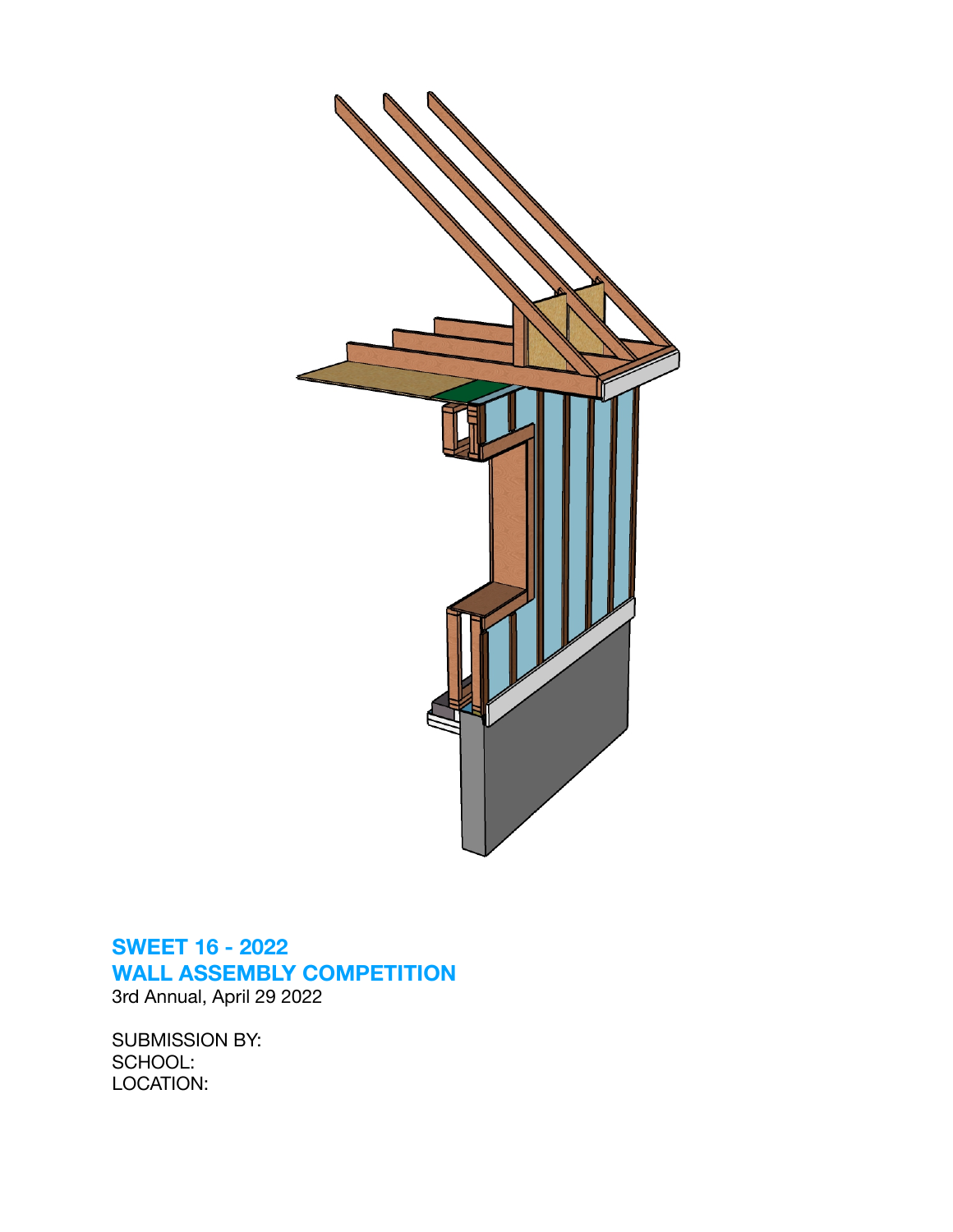#### ASSEMBLY NAME: CLIMATE ZONE:

#### **DESCRIPTION:**

Describe your assembly, the home you have designed for, and the approach to the six evaluation criteria for your work (150 word max.)

#### **PERFORMANCE:**

Describe your performance goals for this assembly and list your control layers, thermal performance (total nominal and/or adjusted R-value ), location of the air barrier, and general detailing to hit your performance goals (100 word max.)

#### **BUILDABILITY:**

Given your location, describe the ease of construction for your local labor force. Have you proposed new and innovative methods of assembly? Do you require off-site prefabrication to build your assemblies? Are all materials specified available locally with minimal lead times? (100 word max.)

#### **DURABILITY:**

Describe your approach to durability, considering water management and reparability in the future (100 word max.)

#### **EMBODIED CARBON:**

To compliment your performance goals, describe your approach to the (estimated) embodied carbon found within your assembly (100 word max.)

#### **COST:**

Given your location, access to materials, and local labor force, describe the relative cost level of this wall assembly - compared to a code build wall (100 word max.)

#### **LCA:**

Understanding the complete life cycle of the homes (and assemblies) you are building is critical. Describe your approach to the proposed assembly while highlighting the toxicity of the materials, reusability and recyclability at the end of life. (100 word max.)

#### **(1-2 pages maximum for written descriptions)**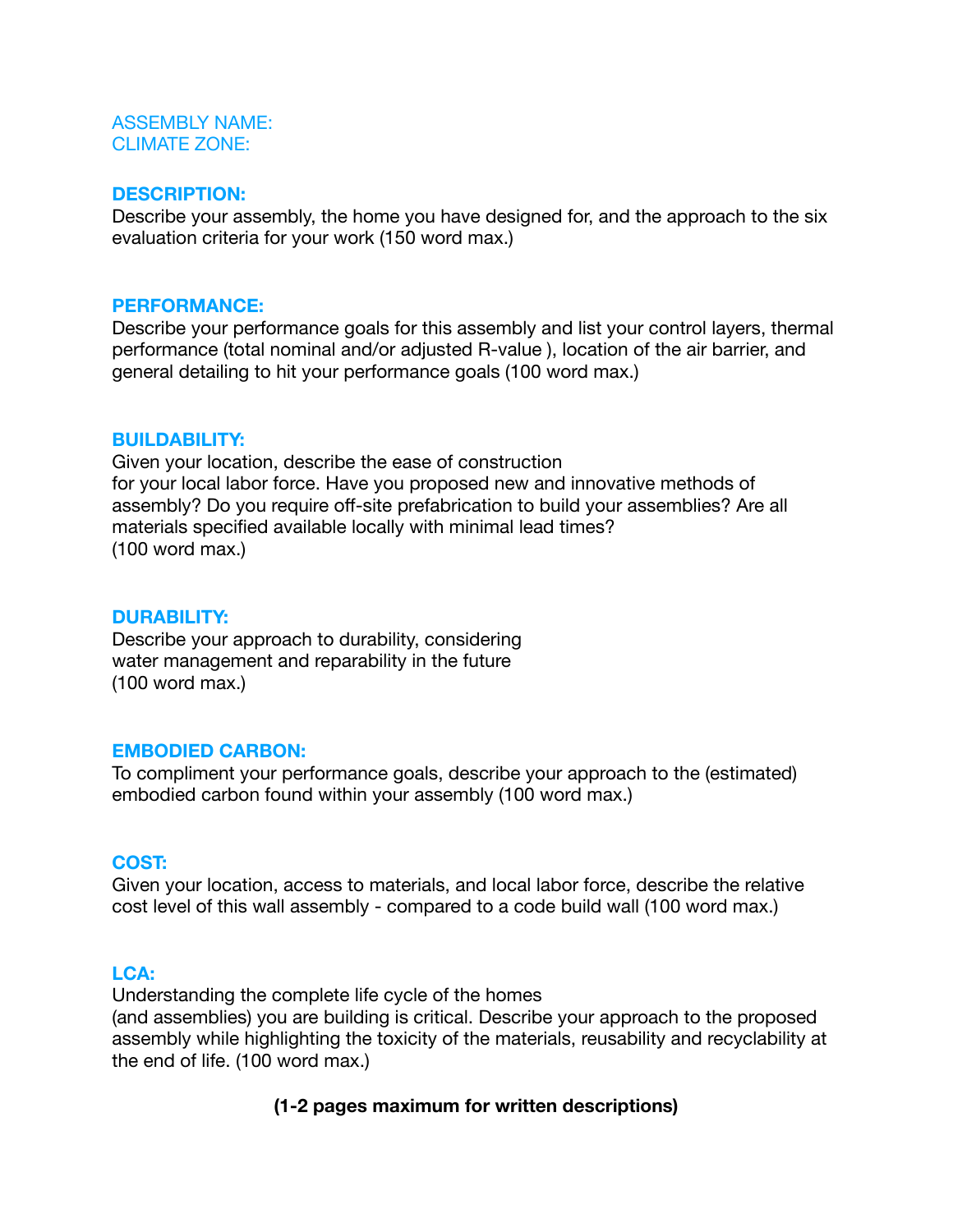## EXAMPLE DRAWING PAGE LAYOUT



# **(5 pages maximum for images and drawings)**